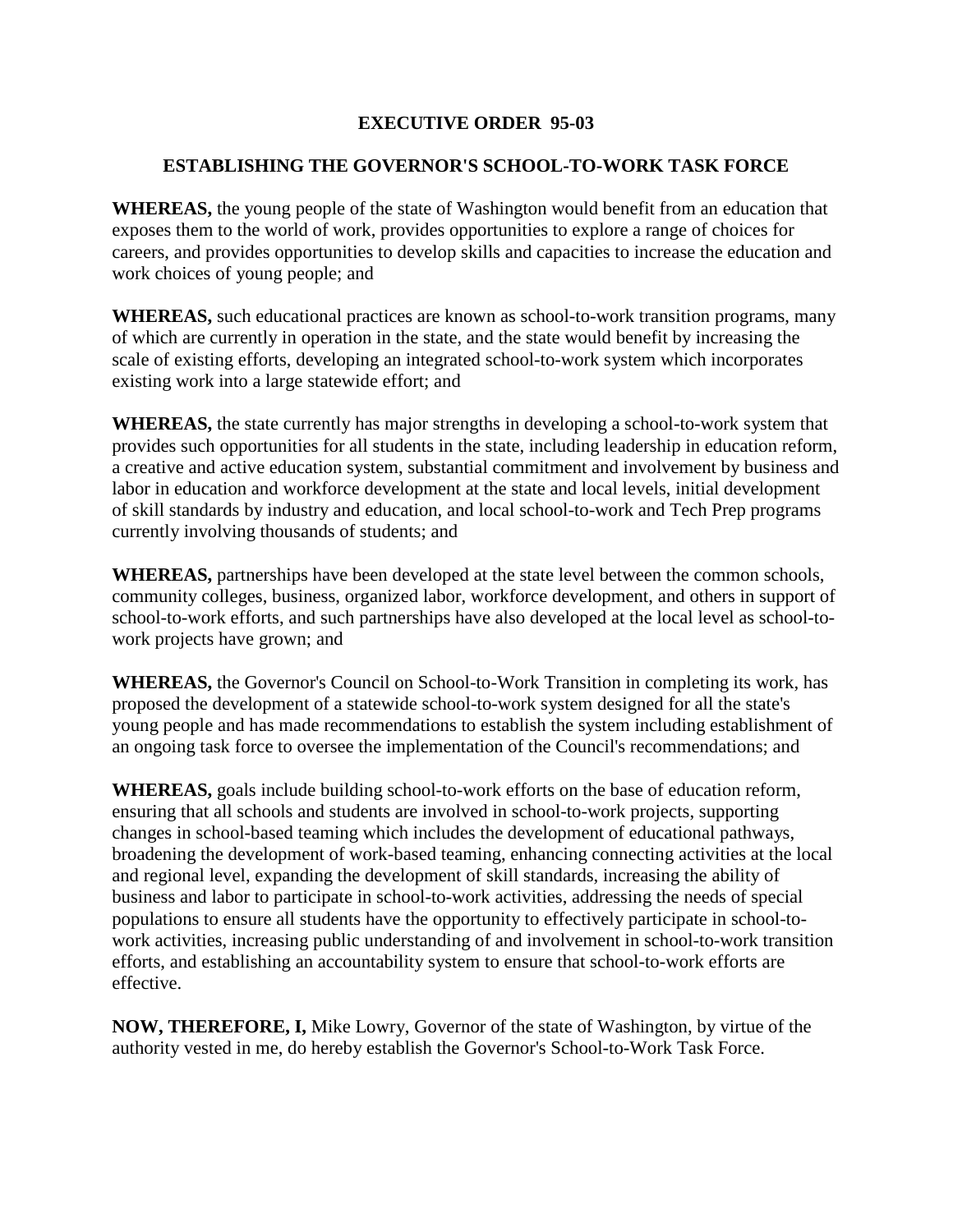1. The Task Force is charged with overseeing the implementation of the state's school-to-work system and overseeing the implementation of the recommendations of the Governor's Council on School-to-Work Transition and the subsequent Comprehensive Plan.

Responsibilities of the Task Force include:

A. Ensuring that the goals and tasks identified in the Final Report of the Governor's Council for School-to-Work Transition and the subsequent Comprehensive Plan are appropriately assigned to lead agencies or organizations with prime responsibility for implementation and ensuring that partners who need to be involved in these tasks have been identified;

B. Regularly reviewing progress and quality of school-to-work tasks undertaken by the statewide partners under the Comprehensive Plan;

C. Identifying problems that occur in the implementation of the Comprehensive Plan and in the development of the school-to-work system, identifying strategies for responding to them, and directing implementation of those strategies when possible; and

D. Submitting annual reports on the state's progress in implementing school-to-work tasks.

II. The Task Force shall consist of no more than 12 members who shall be appointed by the Governor and shall serve at the Governor's pleasure. Membership of the Task Force shall include representatives of major partners in developing the state's school-to-work system including the directors of agencies and organizations representing the common schools, two-year colleges, business, labor, and workforce development and shall include other members as the Governor shall designate.

III. The Governor shall designate the chair of the Task Force who shall serve at the Governor's pleasure.

IV. The Task Force chair may establish sub-committees and working groups as may be necessary to carry out the work of the Task Force. The chair shall designate a vice chair from the members of the Task Force and shall provide for the recording of activities and actions taken by the Task Force.

V. In the event that the state receives major federal grants for school-to-work implementation, the Task Force shall determine necessary actions, develop agreements with partners to implement them, and review progress annually.

VI. The Office of Financial Management will serve as fiscal agent for the Task Force for federal grants. The Director of the Office of Financial Management shall serve as an ex officio member of the Task Force. In the event that the state receives major federal grants for school-to-work implementation. the Office of Financial Management shall assist the Task Force in implementing its decisions.

VII. This Executive Order shall take effect immediately.